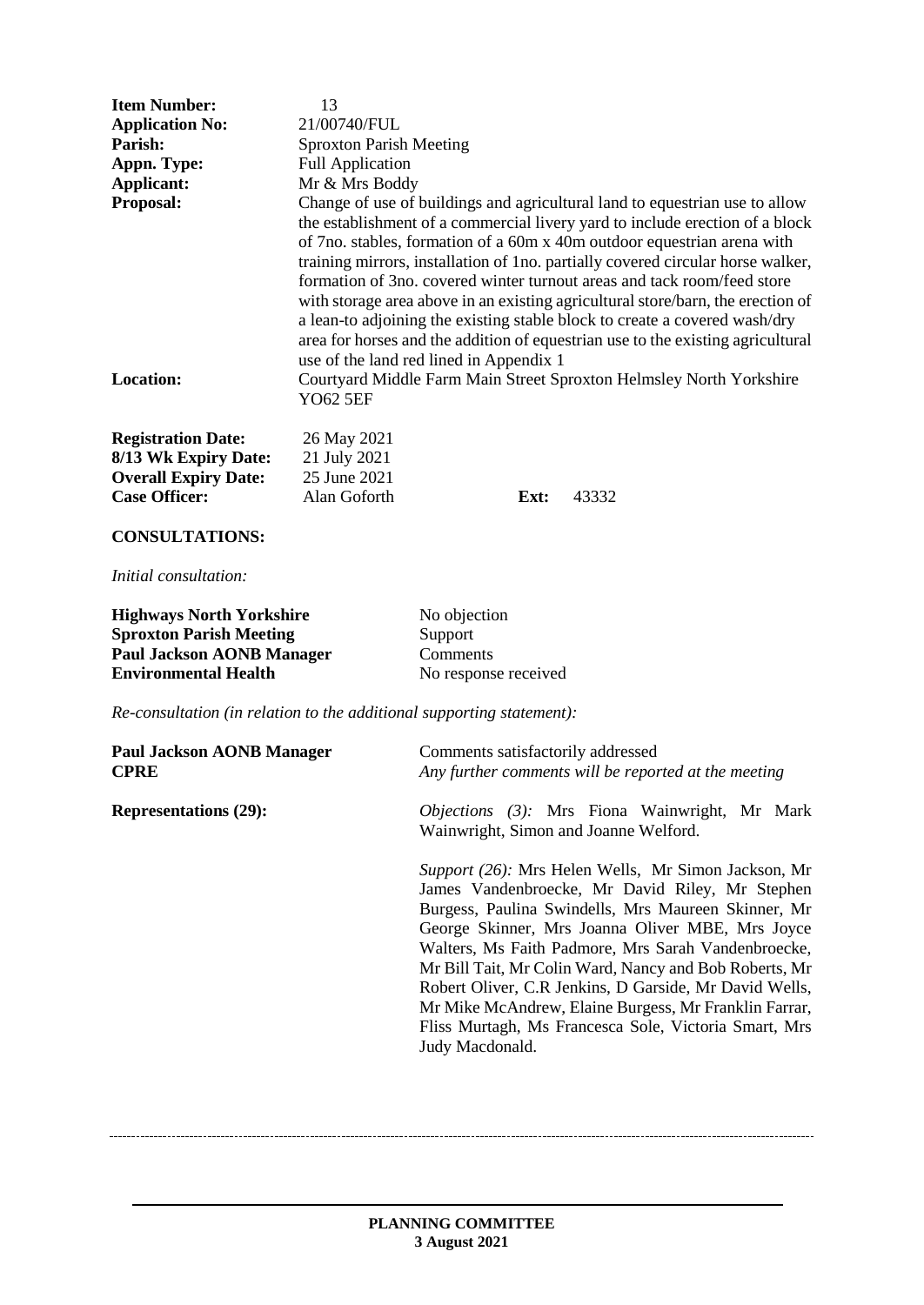# **BACKGROUND:**

The application is to be determined by Planning Committee as representations received in response to the consultation exercise have raised objections based on material planning considerations.

#### **SITE:**

The proposed development site is a farm occupying a central position on the southern side of the village of Sproxton. The site, with the exception of the access, is outside village development limits and in the open countryside. The site is within the Howardian Hills AONB. Access to the site is off the village street (unclassified road) that leads east from the B1257. At the eastern end of the village the road becomes a track and public bridleway.

The application site comprises the existing farmyard consisting of a variety of modern agricultural buildings and 3no. existing stables and adjoining grazing paddocks which extend down the slope to the south of the yard. The site was previously used by a large-scale commercial contract farming enterprise. The applicant's property (Middle Farm Courtyard) is situated at the northern end of the farm yard. The application site is to the rear of the neighbouring residential properties comprising Stable Cottage, Middle Farm, The Cow Shed, The Old Reading Room and Hinds Cottage.

## **PROPOSAL:**

Planning permission is sought for the change of use of buildings and agricultural land to equestrian use to allow the establishment of a commercial livery yard to include erection of a block of 7no. stables, formation of a 60m x 40m outdoor equestrian arena with training mirrors, installation of 1no. partially covered circular horse walker, formation of 3no. covered winter turnout areas and tack room/feed store with storage area above in an existing agricultural store/barn, the erection of a lean-to adjoining the existing stable block to create a covered wash/dry area for horses and the addition of equestrian use to the existing agricultural use of the land red lined in Appendix 1.

The proposed riding arena would measure 60m in length by 40m in width (2400m²) and would be located in the south western corner of the farm yard and would involve the removal of an existing hedgerow. The arena would have a wax coated silica sand and stabilising fibre permeable surface and would be enclosed by timber post and rail fencing. It would include 17no. training mirrors installed on the western side of the arena. The arena will be used only during daylight hours and there will be no floodlighting. A circular horse walker (12m diameter) would be constructed in the south eastern corner of the yard to the side of the arena.

To the north of the arena a 24m by 4m building containing 7no. stables would be constructed adjacent to the boundary facing into the yard. The stables would be in concrete blockwork with a corrugated metal dual pitched roof. The existing stables (3no.) which abut the southern end of the steel framed agricultural shed would be extended with a lean-to off the eastern elevation to provide a covered wash area (36m²).

The existing steel framed, mono pitched roof agricultural building (422m²) which stands parallel to the eastern boundary would be converted to provide a tack room/feed store with storage area above (blockwork and timber cladding) at the northern end with the remainder of the building forming 3no. covered winter turnout areas enclosed by stock boarded galvanized gates.

The livery yard would be gated at the northern and southern end. There would be new/replacement hedgerow planting on the western and southern sides of the arena.

The supporting statement explains that the proposed development would allow the applicant to practice various riding disciplines as well as exercising their horses in a safe environment. The applicant is an amateur event rider, competing in the disciplines of dressage, show jumping and cross country, and the proposed development will provide the facilities to be able to practice 60m x 20m dressage tests and show jumping over a full course of show jumps (smaller than the minimum sized competition arena).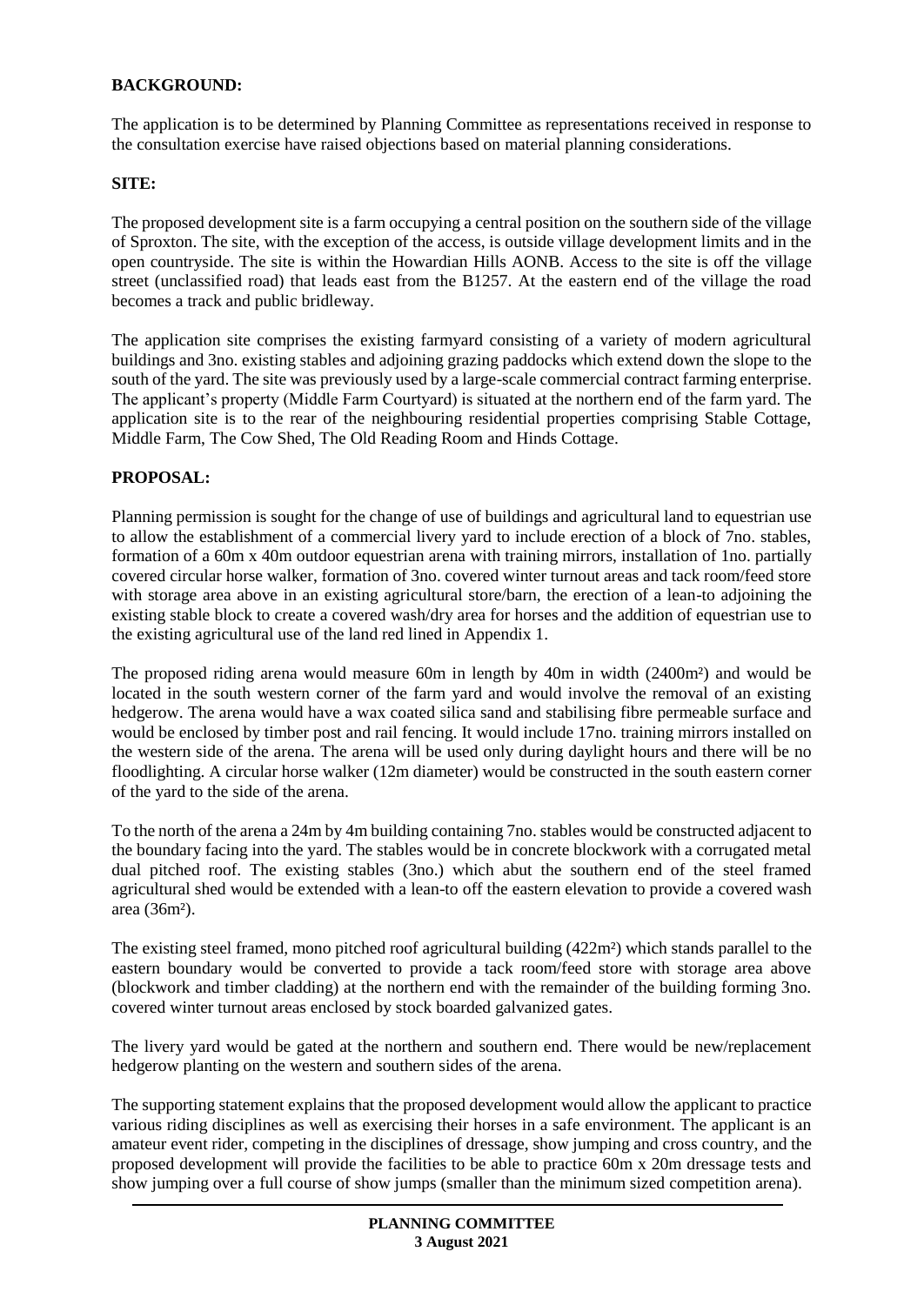The stables and facilities would be made available to rent/hire. Additional employment generated by the development would comprise a full time yard manager and at least one part time groom.

The applicant has submitted an additional supporting statement in response to comments received during the consultation period. The statement is appended to this report and sets out the applicant's proposals in terms of field shelters, fencing, planting, construction materials and the use of the other farm buildings adjacent to the yard.

# **POLICIES:**

Under Section 38(6) of the Planning and Compulsory Purchase Act 2004 planning authorities are required to determine each planning application in accordance with the planning policies that comprise the Development Plan unless material considerations indicate otherwise. The Development Plan for the determination of this particular application comprises the following:

The Ryedale Plan- Local Plan Strategy (2013)

The Ryedale Plan - Local Plan Strategy (2013)

Local Plan Strategy -Policy SP1 General Location of Development and Settlement Hierarchy Local Plan Strategy -Policy SP9 The Land-Based and Rural Economy Local Plan Strategy - Policy SP13 Landscapes Local Plan Strategy - Policy SP16 Design Local Plan Strategy - Policy SP17 Managing Air Quality, Land and Water Resources Local Plan Strategy - Policy SP19 Presumption in Favour of Sustainable Development Local Plan Strategy - Policy SP20 Generic Development Management Issues

Material Considerations

National Planning Policy Framework (NPPF) National Planning Practice Guidance (PPG)

## **REPRESENTATIONS:**

The LPA has received a total of 29 representations from local residents and members of the public of which 3 raise objections to the application and 26 support the proposal.

The reasons given in objection can be summarised as follows:-

- The influx of horses into the middle of the Sproxton, using the village street to access the bridleway at the east end of the village will be a hazard to all road users, including pedestrians, cyclists and motorists
- The village street and bridleway is unsafe and too narrow there are no passing places for horses and it is illegal for horses to stand on private driveways
- No limit to the horses stabled at the site
- The large agricultural buildings on the site will have change of use to equestrian and could be used to stable many more horses without the need for permission
- Increase in transport to and from the property on a daily basis including horse trailers and lorries and suppliers (feed companies, farriers, vets, trainers etc).
- The site is within the AONB and the fields would be littered with unsightly white horse tape and plastic horse jumps.
- Arena is of an inappropriate scale
- Visual impact of the mirrored wall at the end of the arena.
- Reflection of the mirrors across the fields will have a huge impact on the local wildlife including owls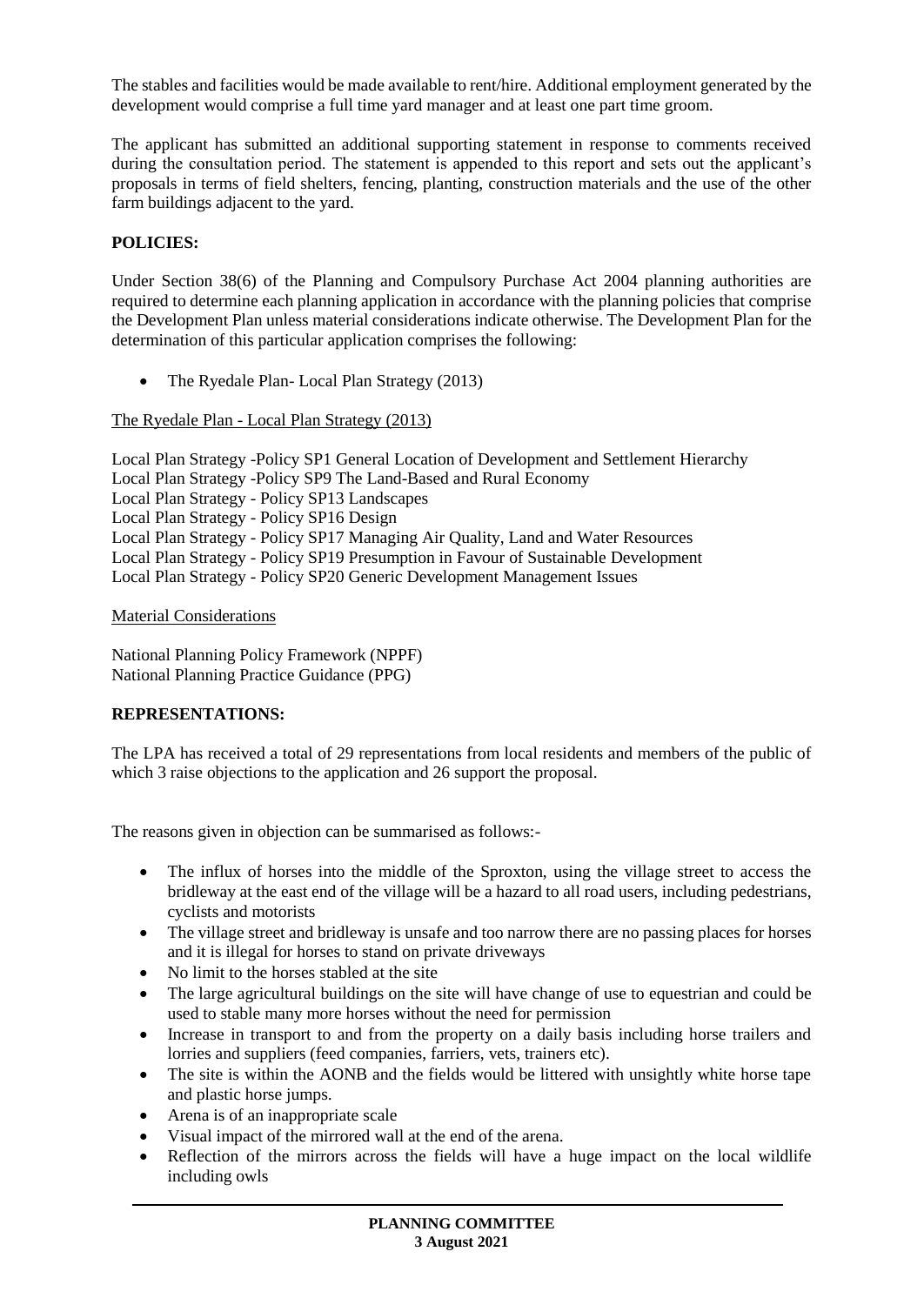- Light pollution from the stable yard
- Noise from early morning (5am with people going out eventing) to late evening (on their return)
- Stables will lead to more dirty water, manure, smell and vermin impacting all residents of the village
- Field shelters should not be permitted

The reasons given in support can be summarised as follows:-

- The change of use is an asset which benefits the local area
- It represents appropriate rural diversification
- The opportunity to provide quality care, high standards of welfare and all weather training to dressage, show jumping and event horses
- Small scale, low-key development appropriate for its setting in keeping with the village
- It will benefit other associated equine related businesses and trades (yard manager/ farrier/vets/ equine physiotherapist/saddlers/feed suppliers/ex racehorse rehab and retraining)
- Less noise / disturbance to neighbouring properties than the previous agricultural business
- Reduce large agricultural HGV's negotiating the village road
- The facility will be well screened by existing and new hedgerows
- The design utilises the existing buildings and yard with screening to ensure the impact on the surrounding landscape is minimal
- Close to bridleway network
- Adequate and unobtrusive parking is available for riders, staff and vehicles including horse boxes
- The proposal is for a high quality boutique livery yard not a large DIY yard, riding school or a home for "happy hackers".
- The size of the arena is average size for a standard course of 14 show jumps

In addition a response has been received from CPRE North Yorkshire. CPRENY do not object to the proposed change of use or buildings per se, however, do have some comments they wish to make regarding appropriate use of mitigation measures to ensure the area remains rural in appearance within the wider context of being within the AONB.

In summary the CPRENY comments are:

- A livery for 7 horses would be a significant reduction in associated vehicular movements compared to the current agricultural enterprise
- The noise associated with the proposal is that of a typical rural environment and again is considered more sympathetic to the existing environment than the vehicular movements including HGVs associated with the current agricultural business.
- There should be no more built up or panelled fencing which would detract from the current open views
- Any jumping paraphernalia should be removed and stored as appropriate and/or located within a specific part of the site so as not to add 'clutter' to the open countryside views
- Buildings should all be of a natural appearance to reflect the rural and open nature of the location, ideally constructed from timber, with a dark roof
- Lighting to be conditioned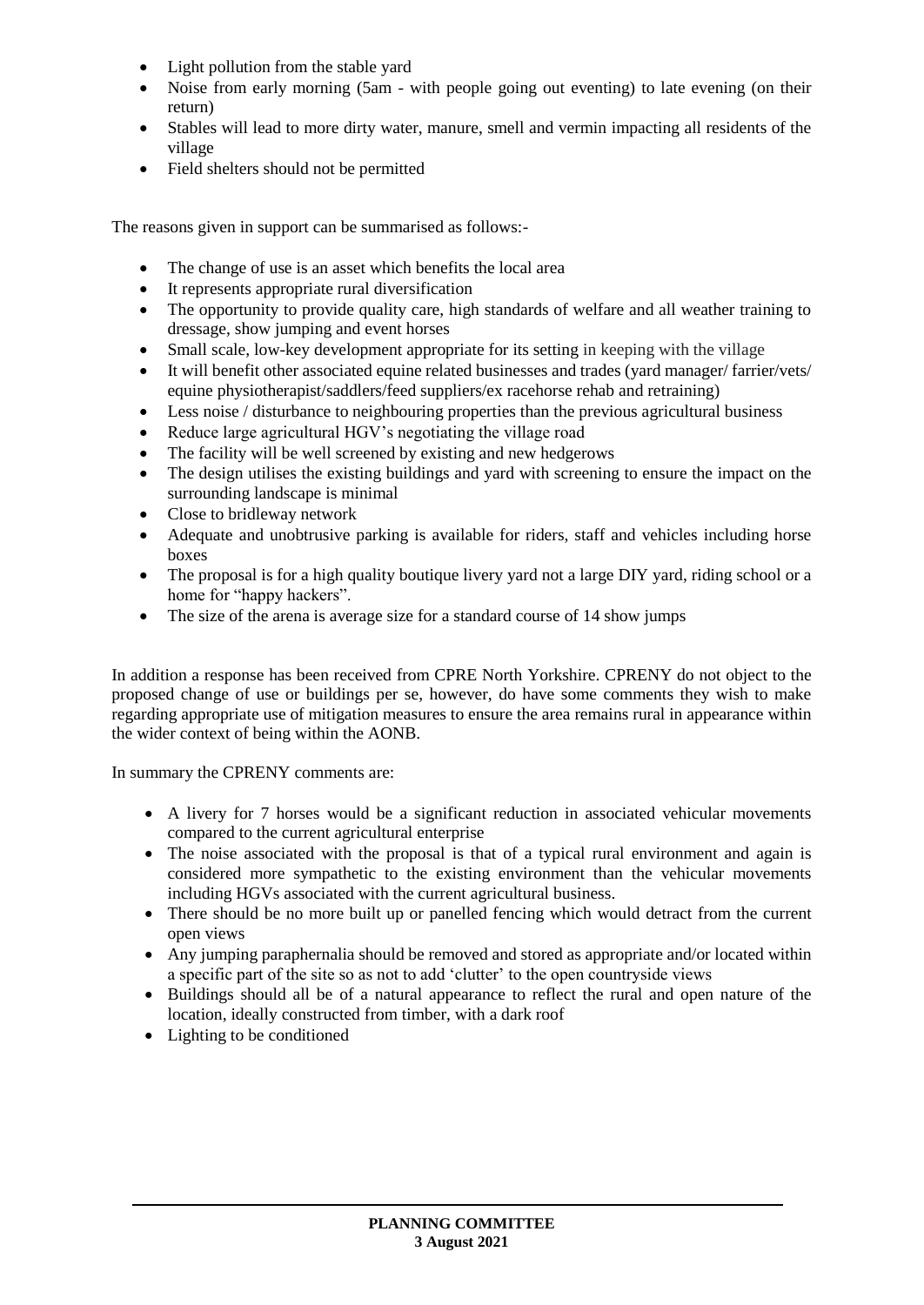# **APPRAISAL:**

### Principle of development

Policy SP1 (General Location of Development and Settlements Hierarchy) of the Ryedale Plan - Local Plan Strategy supports the principle of development within the open countryside where it is necessary to support a sustainable, vibrant and healthy rural economy. Policy SP9 (The Land Based Rural Economy) supports the principle of land-based activity and a working countryside, including equine purposes.

Paragraph 84 of the NPPF (2021), in relation to supporting a prosperous rural economy states that "*Planning policies and decisions should enable:* 

- *a) the sustainable growth and expansion of all types of business in rural areas, both through conversion of existing buildings and well-designed new buildings;*
- *b) the development and diversification of agricultural and other land-based rural businesses".*

The proposal is a form of diversification which aligns with national and local policy in relation to the rural economy and the use would retain and create equine related employment in the area.

#### Design and landscape & visual impact

Policy SP16 (Design) of the RPLPS states that to reinforce local distinctiveness, the location, siting, form, layout, scale and detailed design of new development should respect the context provided by its surroundings.

The site is within the Howardian Hills AONB. The Countryside and Rights of Way Act 2000 places a statutory duty on authorities to have regard to the purpose of conserving and enhancing the natural beauty of the AONB when exercising or performing any functions affecting land in the AONB.

National planning policy (paragraph 176 of the NPPF) states that *"Great weight should be given to conserving landscape and scenic beauty in National Parks, the Broads and Areas of Outstanding Natural Beauty, which have the highest status of protection in relation to these issues".*

The site is located on the southern side of the village and the existing farm buildings are on a plateau set back from the road. To the south, beyond the farm yard, the land falls away down the scarp slope to the valley bottom. There are views of the open fields comprising the southern end of the application site from the B1257 to the south.

The additional stable block, the circular horse walker and the lean-to extension to form a covered wash/dry area are all modest additions within the yard and in terms of siting, scale and appearance are not objectionable. However, there have been concerns raised in relation to the size of the proposed arena. It is understood that the size/footprint of the arena is that which is necessary to safely steer a horse round the course of jumps and much smaller than a show jumping competition arena. The arena is not considered to be excessive and can be accommodated without unacceptable encroachment on to the adjacent paddocks.

The arena surface would be enclosed by timber post and rail fencing and new/replacement native hedgerows on the western and southern sides. The mirrors which would stand along the western side would be inward facing and angled towards the surface. There are no proposals for the arena to be used outside of daylight hours and as a result no requirement for floodlights to illuminate the arena. A condition shall be imposed to control any additional external lighting required within the yard.

The applicant proposes landscape planting in the form of native hedgerow on two sides of the arena and adjacent to the horse walker and also along the southern field boundary. A condition will secure the final details should permission be granted. The topography of the land, the existing and proposed landscape screening and the enclosure provided by the built form and arrangement of existing farm buildings within the yard ensure that the relatively low profile new build elements are not incongruous or visually intrusive. A condition to control the materials and colour finishes of the buildings within the yard will be imposed on any permission granted.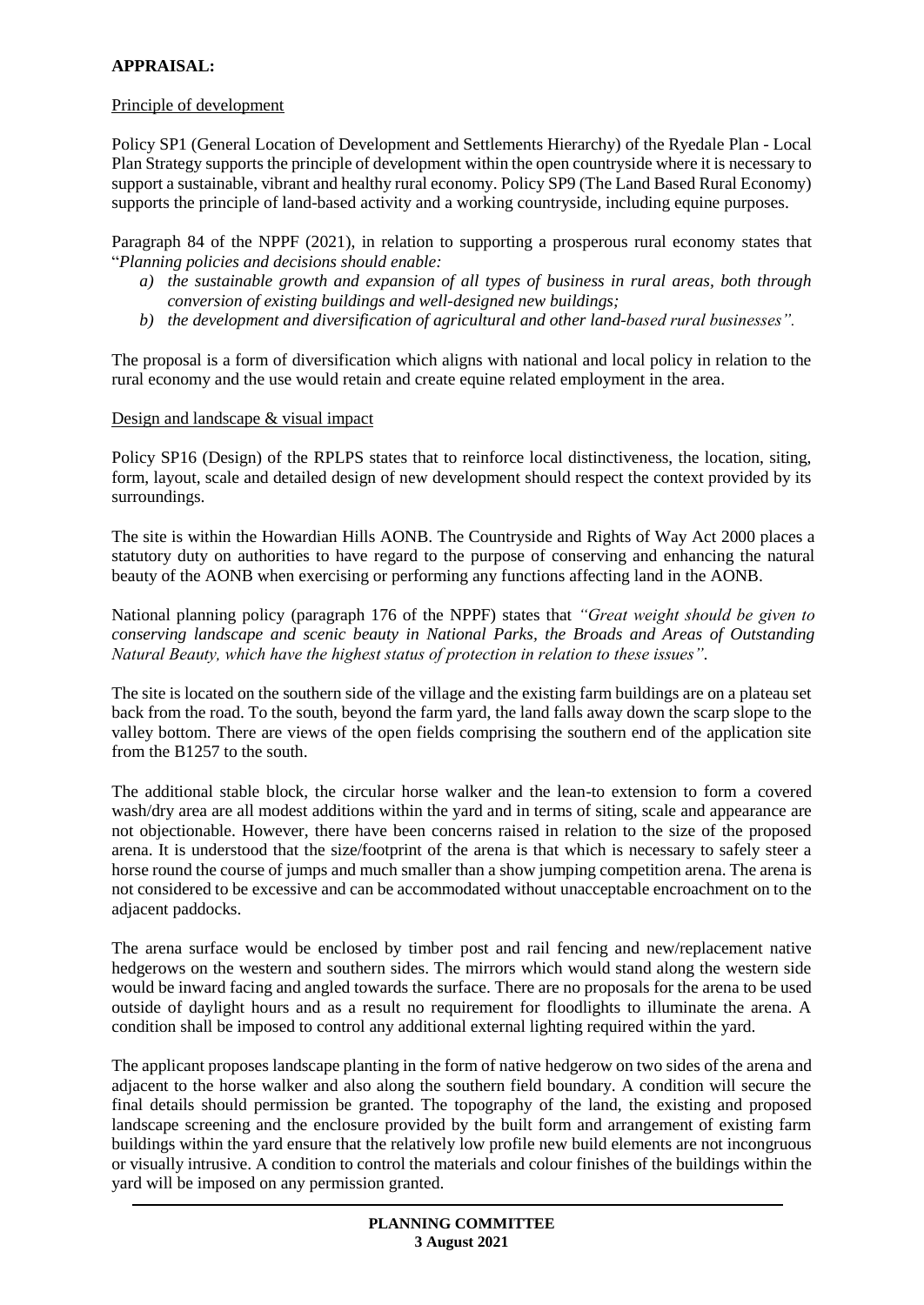There have been concerns raised by local residents, the AONB manager and CPRENY in relation the visual impact of temporary structures and excessive fencing within the fields/paddocks south of the livery yard.

Horses will be stabled at the site all year round and given seasonal changes in weather conditions and animal welfare requirements it would be unreasonable to impose a requirement that there are no field shelters permitted in the grass paddocks. However, it is accepted that a proliferation of such structures could potentially detract from the appearance of the open countryside and the scenic beauty of the AONB. In light of this the applicant has agreed to limit the number and position of field shelters within the paddocks and this shall be secured by condition should permission be granted. It is considered that the conditions would ensure that there is control of the temporary structures and means of enclosure in the interests of retaining the undeveloped appearance of the open fields south of the yard.

The AONB Manager is satisfied with the further information from the applicant which would allow for controls to be imposed in relation to field shelters, fencing and planting. The AONB Manager has requested that all hedges should use native species and the hedge around the boundary of the southern field should include hedgerow trees of oak and sycamore in order to provide higher level 'disruptive' screening and improve the biodiversity net gain score.

The siting and scale of the proposed stables and arena would ensure that these aspects of the development do not visually encroach upon the open countryside and the appearance of the yard would not unduly depart from its rural setting. The limitations and controls to be imposed on the number and position of temporary field shelters and fencing within the paddocks would ensure the quality of the AONB landscape is not eroded by an overspill of equestrian paraphernalia or excessive enclosure and the proposal complies with Policies SP13, SP16 and SP20.

### Impact on amenity

Policy SP20 (Generic Development Management Issues) requires that the development should respect the character of the area without having a material adverse impact on the amenity of present or future occupants, the users or occupants of neighbouring land and buildings or the wider community. Policy SP20 also requires that the proposed development is compatible with the existing ambience of the immediate locality and the surrounding area and with neighbouring land uses and would not prejudice the continued operation of existing neighbouring land uses.

The site is a farm yard containing large steel framed agricultural buildings. The site has previously been the hub of a large-scale commercial contract farming enterprise.

The proposal is a form of rural diversification which will utilise the existing agricultural buildings and the yard hardstanding. The site is set back from the village street to the rear of the frontage properties. The extent of the yard and the arrangement of existing buildings provide a buffer beyond the rear gardens of the nearest residential properties. All existing and proposed buildings are inward facing onto the yard and this would provide a degree of containment and attenuation for any noise arising from activity in this area.

The scale of the development is relatively low key and the general activity associated with the land use would not disrupt the ambience of the immediate locality. It is considered to be a compatible land use in this rural location which would not give rise to any unacceptable nuisance, disturbance or pollution to any occupants of neighbouring dwellings in compliance with Policy SP20.

## Highways

The equestrian business would operate on a full livery basis with a dedicated manager and staff and, as a result, owners would not have to attend to or visit their horses on a daily basis. The agricultural vehicle movements associated with the intensive contract farming operation previously operating at the site have ceased. The vehicle movements associated with the proposed development would be those of owners, vets, farriers and other equine specialists and would be intermittent across the week and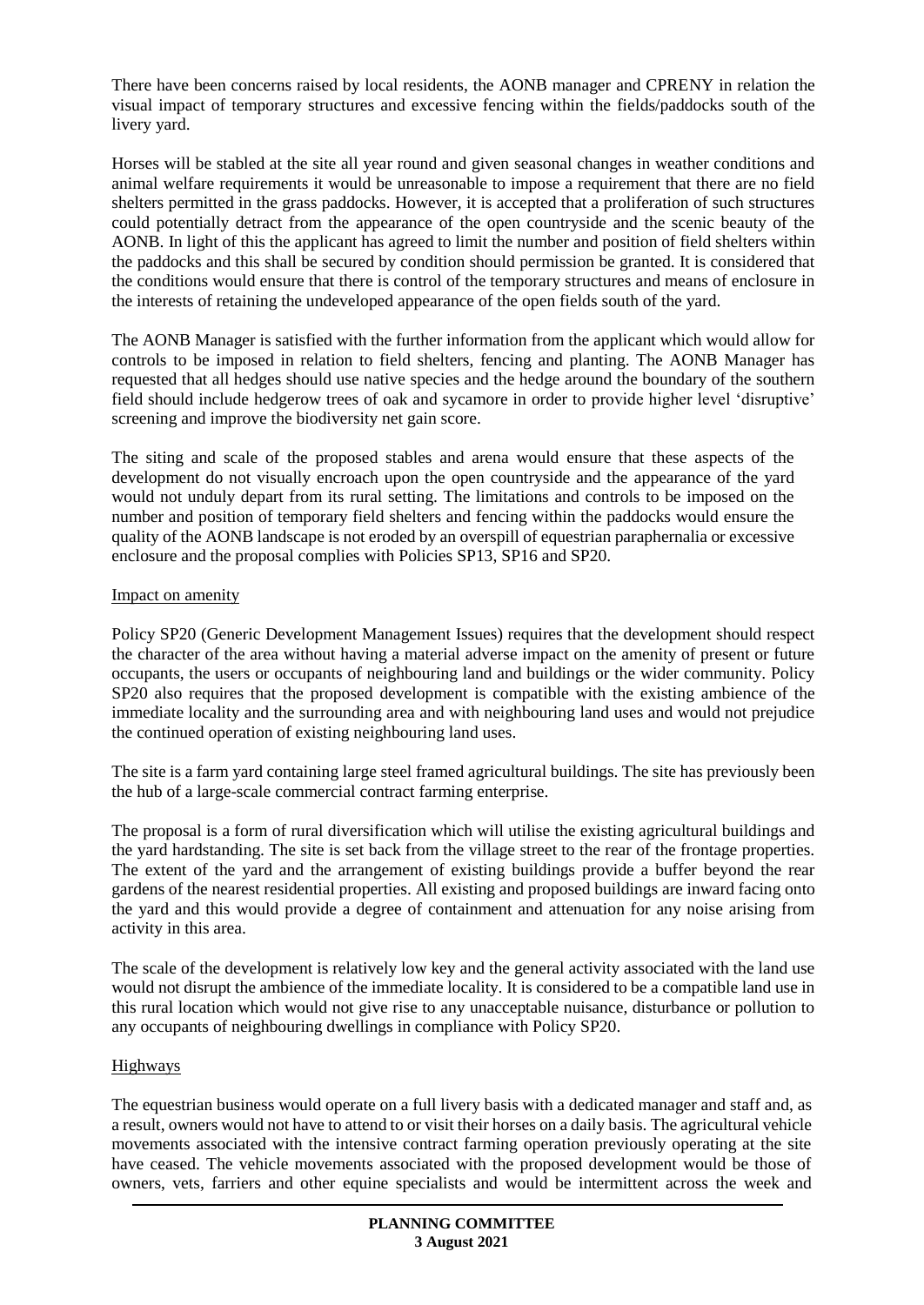unlikely to be at peak travel times.

The objections suggest that adverse impacts may arise from a possible future expansion of the livery. Notwithstanding that speculation on further future development at the site is not a valid planning objection, the number of stables available at the yard would restrict any future intensification.

In terms of the impact on the village street and nearby bridleways the development would centre on the use of the on-site training and exercise facilities and whilst the local network of public bridleways are there to be used by riders the proposal would not result in a large number of horses being led on the village street as might be expected from a riding school. In light of this no highway safety issues are anticipated.

The highways officer acknowledges that the vehicular activities associated with the proposed development would be offset by the cessation of vehicular activities associated with the former agricultural use at the site. In light of this there are no highways objections to the application and the proposal complies with Policy SP20.

# **CONCLUSION**

It is considered that, subject to the conditions set out below which reflect the applicant's proposed measures to minimise the impacts of the development, the proposal is compatible with adjacent land uses and the wider designated landscape. The highways impact would be negligible and the use would not result in unacceptable impacts on the living conditions of occupants of neighbouring buildings. In light of the above, the proposal is considered to meet the relevant policy criteria outlined within Policies SP1, SP9, SP13, SP16, SP17, SP19 and SP20 of the Ryedale Plan - Local Plan Strategy and within the National Planning Policy Framework (2021). The recommendation to Members is one of conditional approval.

# **RECOMMENDATION: Approval**

1 The development hereby permitted shall be begun on or before .

Reason: To ensure compliance with Section 51 of the Planning and Compulsory Purchase Act 2004

2 The development hereby permitted shall be carried out in accordance with the following approved plans:

Site Location Plan Proposed Layout Plan Proposed Arena Layout ref. OPT009, dated April 2021 Proposed Covered Turnout Area in existing barn Proposed Stables Plan & Elevation Appendix 1 – Revised Site Plan

Reason: For the avoidance of doubt and in the interests of proper planning.

3 Unless otherwise agreed in writing with the Local Planning Authority, the materials to be used on the exterior of the buildings the subject of this permission shall be in accordance with the details contained with the planning application and as shown on the approved elevation drawings. The roofs of the horse walker and all new buildings should be of a dark grey colour (approximating to Anthracite Grey RAL 7016) and of a non-reflective finish.

Reason: To ensure a satisfactory external appearance and to satisfy the requirements of Policy SP20 of the Ryedale Plan, the Local Plan Strategy.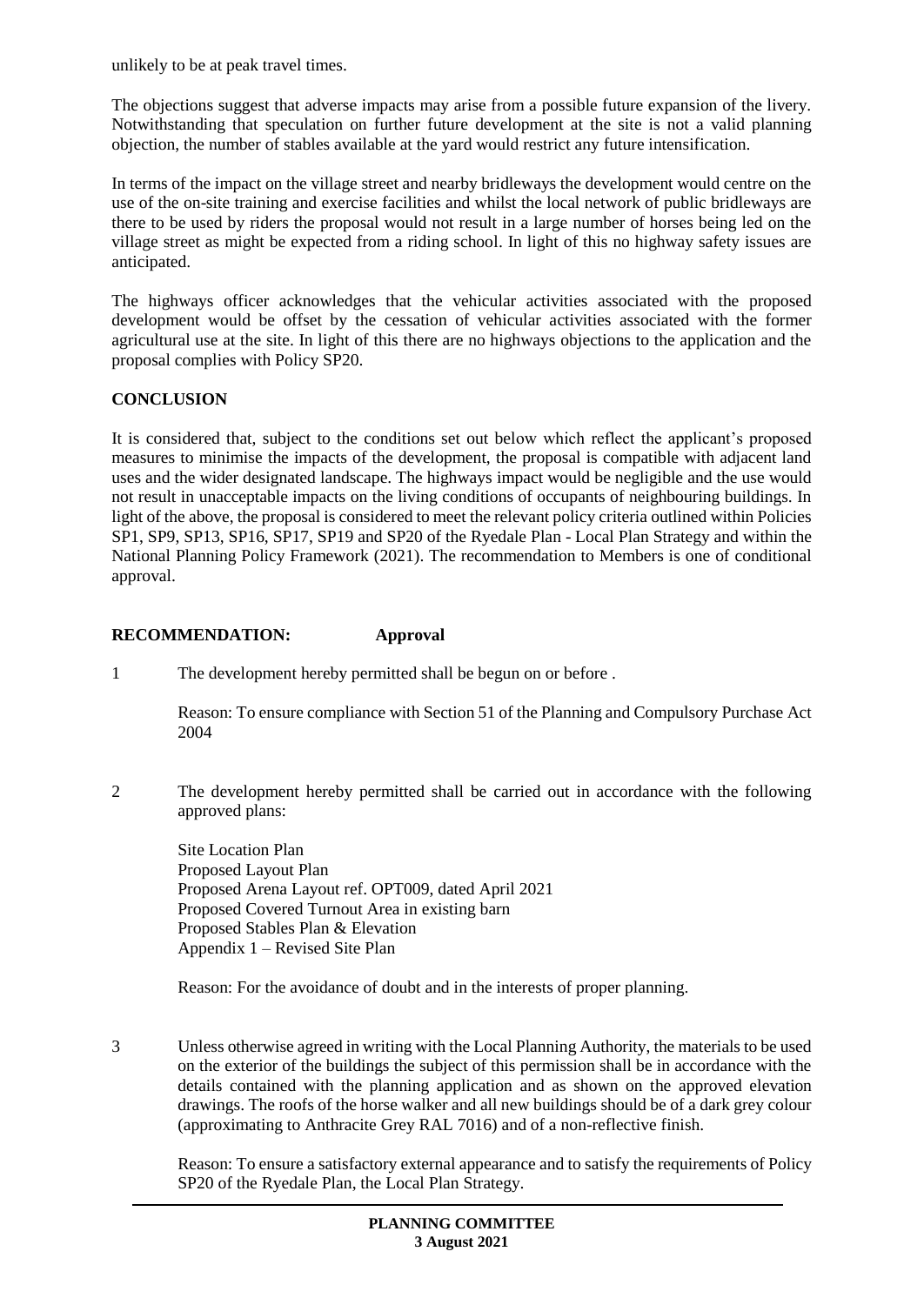4 Prior to the development being first brought into use, a manure management plan shall be submitted in writing for approval to the Local Planning Authority. This shall detail the measures to be taken to minimise odour and fly problems through the correct collection and storage of manure. It shall detail the methods of animal bedding and area cleaning. The plan shall be implemented as approved.

Reason: In order to protect the amenity of surrounding properties, and to satisfy Policy SP20 of the Ryedale Plan - Local Plan Strategy.

5 No development of the site shall take place without the prior written approval by the Local Planning Authority of a landscape scheme for the site that indicates numbers, species, heights on planting, and positions of all trees and shrubs, specifications and schedules, phasing of planting, seeding or turfing and existing plants to be retained. No trees, shrubs, or hedges within the site that are shown to be retained on the approved plan shall be felled, uprooted, wilfully damaged or destroyed, cut back in any way or removed without prior written agreement with the Local Planning Authority. Thereafter the scheme shall be implemented as approved unless the Local Planning Authority gives its written consent to any variation.

Reason: To enhance the appearance of the development hereby approved and to satisfy the requirements of Policies SP13, SP16 and SP20 of the Ryedale Plan, the Local Plan Strategy.

6 External lighting at the site shall be limited to that required for the security purposes and the safe movement of pedestrians, horses and vehicles within the yard. Details shall be submitted to and approved in writing by the Local Planning Authority prior to installation. The details shall include the position, height, angle of lighting, illuminance level and hours of operation. All lighting shall be installed and maintained in accordance with the approved details. There shall be no lighting installed to illuminate the arena.

Reason: In the interests of the reduction of light pollution and to satisfy the requirements of Policies SP13, SP16 and SP20 of the Ryedale Plan, the Local Plan Strategy.

7 There shall be no more than three temporary wooden field shelters permitted to be sited at any one time within the land outlined in red on 'Appendix 1 – Revised Site Plan' (contained within the 'Additional Supporting Statement', dated 12/07/2021). The field shelters shall only be positioned within the areas shaded yellow on the aforementioned plan. All field shelters are to be of timber construction with dark coloured roofing material.

Reason: To enhance the appearance of the development hereby approved and to satisfy the requirements of Policies SP13, SP16 and SP20 of the Ryedale Plan, the Local Plan Strategy.

8 The use of the buildings hatched purple on 'Appendix 1 – Revised Site Plan' (contained within the 'Additional Supporting Statement', dated 12/07/2021) shall be limited to ancillary storage and the buildings shall not provide additional stabling without the prior grant of planning permission.

Reason: For the avoidance of doubt and in the interests of amenity in compliance with Policies SP16 and SP20 of the Ryedale Plan, the Local Plan Strategy.

9 The use of the building outlined in green on 'Appendix 1 – Revised Site Plan' (contained within the 'Additional Supporting Statement', dated 12/07/2021) shall be limited to a biosecurity isolation area only as detailed in the 'Additional Supporting Statement', dated 12/07/2021.